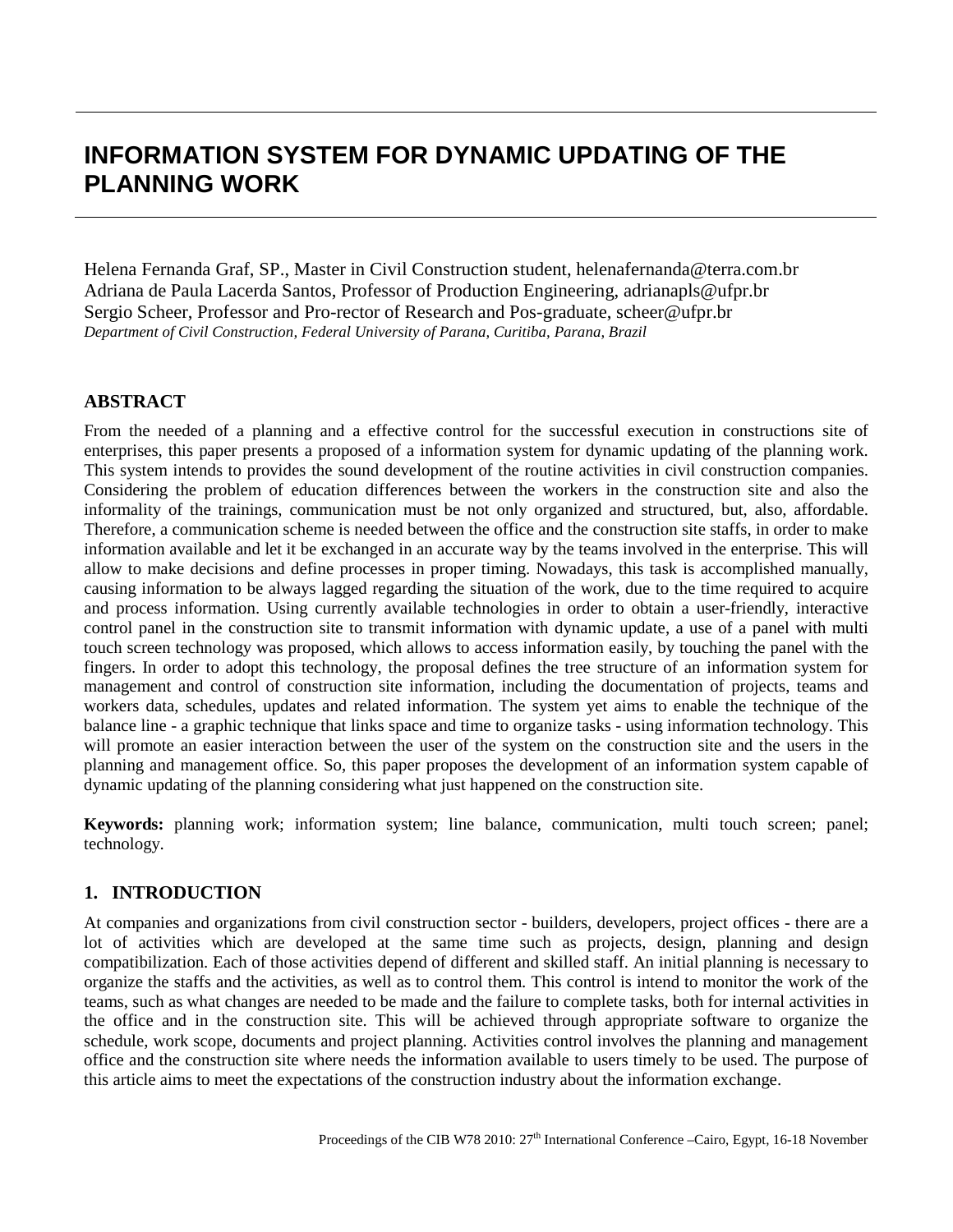# **2. OVERVIEW**

#### **2.1. Planning and control - how the process occurs (manually)**

The problem is from strategic level to operational level. There is a large space to be filled between planning and control work because the companies still need a person to only capture the information about the work at the construction site, in other words, update information panels about replanning and capture data from panels where workers responsible for the activities disclose their status. These operations are done manually, despite the allocation of office work (containers) on the construction site to facilitate communication.

At civil construction sector, the major products – of companies that do designs and manages work on the constructions site – depend of computer systems used to administrative activities, designs and communication activities such as spreadsheets, word processors, databases, CAD software, planning and managing software, and other. However, design stages have high level of automation while the work is almost handmade in the constructions stages, even when it exists a lot of information systems that manage all the information generated to civil construction (Nascimento; Santos, 2003).

Currently, the capture of information on the construction site depends of the availability from the responsible person – that can be located in the office work (container) or can be in the projects and/or management office – who will follow up the work activities progress regularly. In any case, the information will always be caught up in the current situation, because the time used to capture information, process them and pass them to the office responsible for replanning, and include them in the lineup is enough to construction site be in another work situation. This update can take days, even with the help of planning and control systems that link the office and the construction site through mobile devices.

#### **2.2.Learning and understanding of users**

While the training of designers and planners – architects, engineers and technicals – has a lot of parts to promote their qualification – such as technical and college courses, the training of others involved in the production process activities – workers in charge of the building construction – is superficial or nonexistent. Both – planners and workers – are considered users of the systems and technology for works management, but as there different educations levels, this difference should be considered in choosing the communication form.

In most cases, the process of learning by employees occurs informally on the construction site to acquire technical knowledge in order to develop construction activities, where a worker teach another so precarious and in an unsystematic way. This type of learning is not the most appropriate training way, especially when there is a need for specifically training prior to new techniques in construction processes (Cattani, 2003). However, a readjustment of training demand a cultural change and a long-term project to change an entire learning process that is already realized in a long time – what could be studied in other research. Because of this, there is a need to implant a user-friendly system available to all users – the most economic and practical way to organizations and workers.

The difficulties of workers that participate of trainings are about access to equipments and not about the content and learning (Cattani, 2003). From that, when using user-friendly equipment and system, there is a interest from the workers to exchange information. It is important that there is facility in the use of the equipment as for learning and assimilation of information in order to generate knowledge.

# **3. JUSTIFICATION**

#### **3.1.Relevance of communication and information transfer**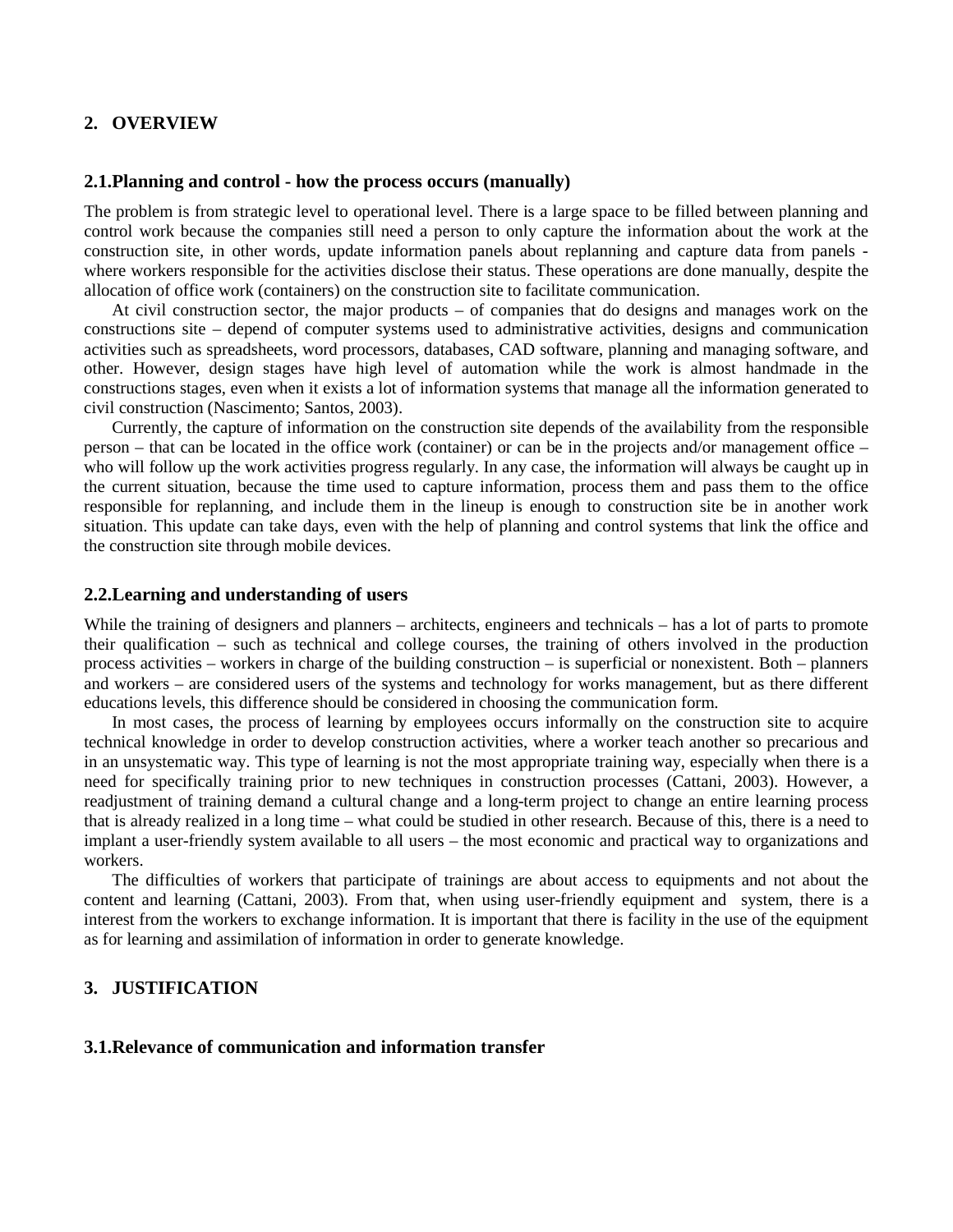The communication and how it is done determine a project and enterprise course. Communication is exchange of several kind of data, such as: verbal information (which can occur by telephones or personally) and documents exchanges (with the use of data that constitute this information).

Setzer (1999) define "data" and characterize "information", "knowledge" and "competence" – definitions which are part of communication – to show the difference between those terms. Data is a sequence of symbols quantified or quantifiable, such a text – legible or not – where letters are quantifiable symbols, pictures, sounds or animations. These are syntactic mathematical entities and can be fully described through a formal representation. Each other can be linked, stored and processed by a computer. Information is a informal abstraction and can not be formalized by logical or mathematical theory because represents something significant, such as a phrase that means something to someone. Information can not be processed and to do this it is necessary to reduced it to data, so the information representation – as data – can be stored in machines, because data is purely syntactic and information has semantic, which is impossible to introduce in a computer, contrary to misleading term such as "programming language", "memory" and "artificial intelligence", since without semantics, computers do not think. As an example to understand the difference between information and data, a schedule table can be used: if the table contents is a known language, it is information; but if it is an unknown language, it is data (Setzer, 1999).

A project which contains data and information to be disseminated to those interested or involved in the enterprise must be accessible to all of them. The execution of tasks and the accurately processing of information flow accurately are essentials, being a critical factor among all the processes in the construction industry for the success of the enterprise/project. The integrity of transmitted information is relevant to make decisions and to process the execution – or not – of each case. Those decisions are important to prevent damage and rework by decisions of hasty or by lack of necessary proper communication, what can cause diseases in construction, delays in deadlines, low productivity, low quality and increased costs (Nascimento; Santos, 2003).

Currently, information technology is used to manage enterprises (Nascimento; Santos, 2003), and the technology knowledge and the communication must be available and accessible to all technology users, regardless of users education and qualification. Data and information exchanges by the users communication needs an easy technique for be available for users, independent of knowledgement and competence.

#### **4. CONCEPTS**

Using the technology that is currently available, the manual process usually realized of collection and transfer of information can be facilitated and optimized with resources and equipment to improve the activities. There are a lot of tools and resources used to develop of projects. This kind of technology is focused in the constant update of project – simultaneous engineering – after the completion of projects, the work is coordinated and controlled manually – like presented previously. Although there are systems developed for work control, they are made to specific use by competent professionals and with previously knowledge – such as a mobile devices and other resources that require specific training or practice – not being possible to be used by any person intuitively as proposed by this paper (below). With the currently available resources, the need of intermediaries to send information from construction site to the office and from the office to construction site becomes necessary. While panels are already used in construction sites, there is not a quickly way to exchange information because the transfer still occurs manually. The interactive control panel can resolve the time lag problem – linked to the construction site and to the office with an interactive touch panel.

#### **4.1.Line of Balance**

Line of balance is a graphical technique with simple application. By its linearity in the tasks development – repetition of procedures during the work - can be viewed on a space-time graph that show the unit and when the task will be executed at this unit. This graph supports and improves the productivity and quality of construction site, and indicates the activities sequence by repeating units of work (residences, floors, apartments, road kilometers, etc.). Lines are balanced by the elimination of activities conflicts by change of activity origin or by altering the team(s) rhythm (Junqueira, 2006).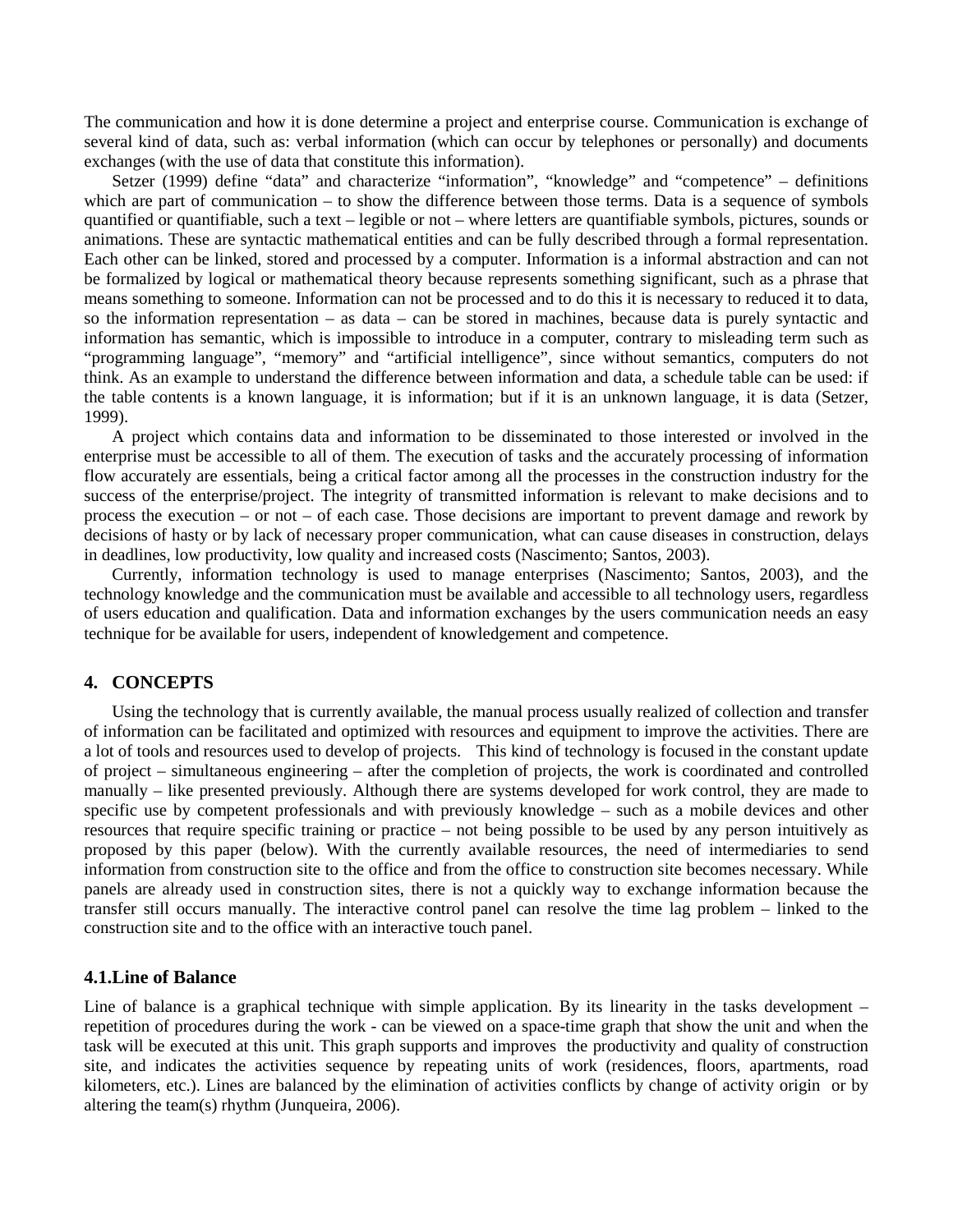The techniques used for programming, planning and implementation of project are, usually, networking techniques including critical path method an others, which are basis for many computer programs for project management. Due to lack of information about the real durations – in this methods – the plans may not be very detailed throughout the work, because the programming is done to deadlines and to availability of resources, where a construction simulation is made to request materials, which usually does not match the real work situation on construction site, questioning the credibility of the control system. Mendes Jr. and Heineck (1998) proposed the use of Line of Balance technique as a way of programming and production control in the works, taking the advantage of continuity in the teams works and the easy visualization and understanding. In the Line of Balance method there is no buffers inserted in the programming, which is done continuously, where teams are never idle – what happens in the critical path method – avoiding waste.

The Line of Balance technique is appropriated for use in constructions with repetitive tasks, such as multifloor buildings or housing. These kind of constructions involves many repetitive tasks, setting up repetitive or linear construction projects. These constructions are made of units, where each unit consists of several sequential processes that will form a constructive unit (Mendes Jr., 2001). The Line of Balance technique uses production curves (or line flows) that show the duration of activities, where the slope of the curve shows the rate of production activities (constructions units per unit time or time units per productions unit). The processes planning and control aim to maintain the productions rate rope to complete activities in the determinate time, balanced equipments and teams – to reduce cost of repetitive construction units (Mendes Jr., 2001). The Line of Balance identifies all major components needed for work programming and control by answering the questions "what?", "who?", "where?", "when?" to obtain the information about what activity should be executed, which team will be responsible for the service (it can be marked inside of each bar), where the service will be done (in which unit, floor, residence, etc. – represented by the vertical axis of graphic), on what date or time period (represented by the horizontal axis of graphics) (Junqueira, 2006).

# **4.2.Multi touch screen technology**

The multi touch screen technology provides screens to panels, computers and other media that allows the user to interact with the equipment through the fingers touch in a screen, without use of the mouse or the pen. The movement of the fingers send commands to the system by the use of the device. This technology works on the screen using a software that recognizes the multiple touch points through the user hands (Han, 2005).



Figure 1: Examples of multi-touch interaction (Han, 2005)

# **5. INFORMATION SYSTEM PROPOSED**

Based on the need for a continuous and uninterrupted information flow for the exchange of data, part of the purpose of this paper was maintain an integrated system that would links the information for planning and replanning dynamically, which could make the integration between the office and the construction site without intermediaries in order to collect data in the work to transfer it to the office responsible for updating the planning. Information should be available for everyone through tools that manage shared data using information technology that, according to Nascimento and Santos (2003) are the technologies used to capture, store, process and distribute information electronically. In order that information could be managed dynamically between planning and control, appropriated technology was necessary. It was proposed the use of panels for the control of production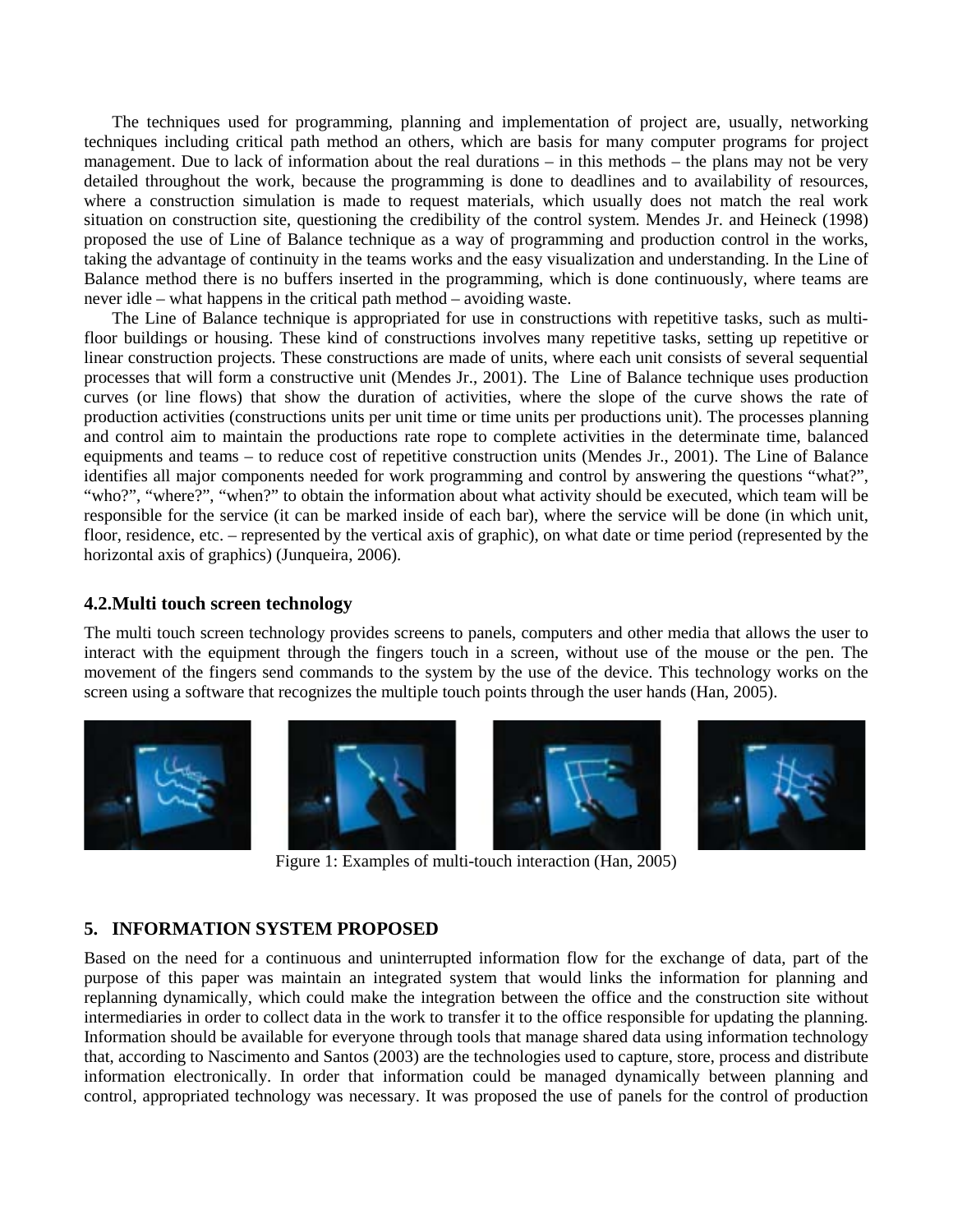that would be available on the construction site of the work with the aim of information exchange between the teams that executed the tasks and the control office directly – without intermediaries and without adding time to transmit the real situation of the work, and without causing constant lag. The programming control is done by graphics showing the scheduled compared with the real. The panel will bring all necessary information according to the activity, team, and what is necessary to pass information to each team and, more precisely, for each member, if necessary, through the touch screen technology – which can be used for more than one person at the same time and interacts with users easily. Touch screen panel just need the finger touch to use – dispensing any other objects or dispositive such as mouse. The graphic part of programming control use Line of Balance – an easy visual system that do not requires high education level to understand. To access the panel, the organization can choose between options to access security such as fingerprint recognition by panel screen or name and password and the panel system can be also used to control the entrance and the exit of workers. This occur because it is linked with office computers through internet connection. This information will be presented on panel by an interface – that could be developed in a next step of this study – to all involved in projects (office or construction site users). This information can be individualized, per team or per work, with information about executed activities and provided activities and documents about the work with control access. The system information is not Building Information Modeling (BIM), but it can accept this kind of documentation of projects in it data base.

# **5.1.Information system structure ( concept)**

The homepage of the system, which may contain the organizations information, will provide access to a list of works (construction site) - that will access both works already carried out for works in progress - accessing information of each work individually. In the work description, it will have information such as address, involved organizations, documentation, etc, where all the information have a controlled access. The activities are available and monitorated weekly by a specific schedule about each part and subparts of the work and its activities by the system, where there is also a description of activities with orientations and guidelines to execution – how to do them. The teams are organized per activities, in a schedule with summary of activities carried out in each part or subpart of the work, that will be updated for registration of the executed services until the present date. The system include the teams description, list of professionals and workers, and other information about the work teams, individual information about situation of workers – human resources - and about trainee. These data are centralized in a database in control office. The proposed system will have also a constantly updated schedule of work, the enterprise design, the control of the working hours from the workers by the access identification, other information such as work safety, events, tips and congratulations to employees and other business incentives to keep the staff motivated. The system structure is shown below (Figure 2).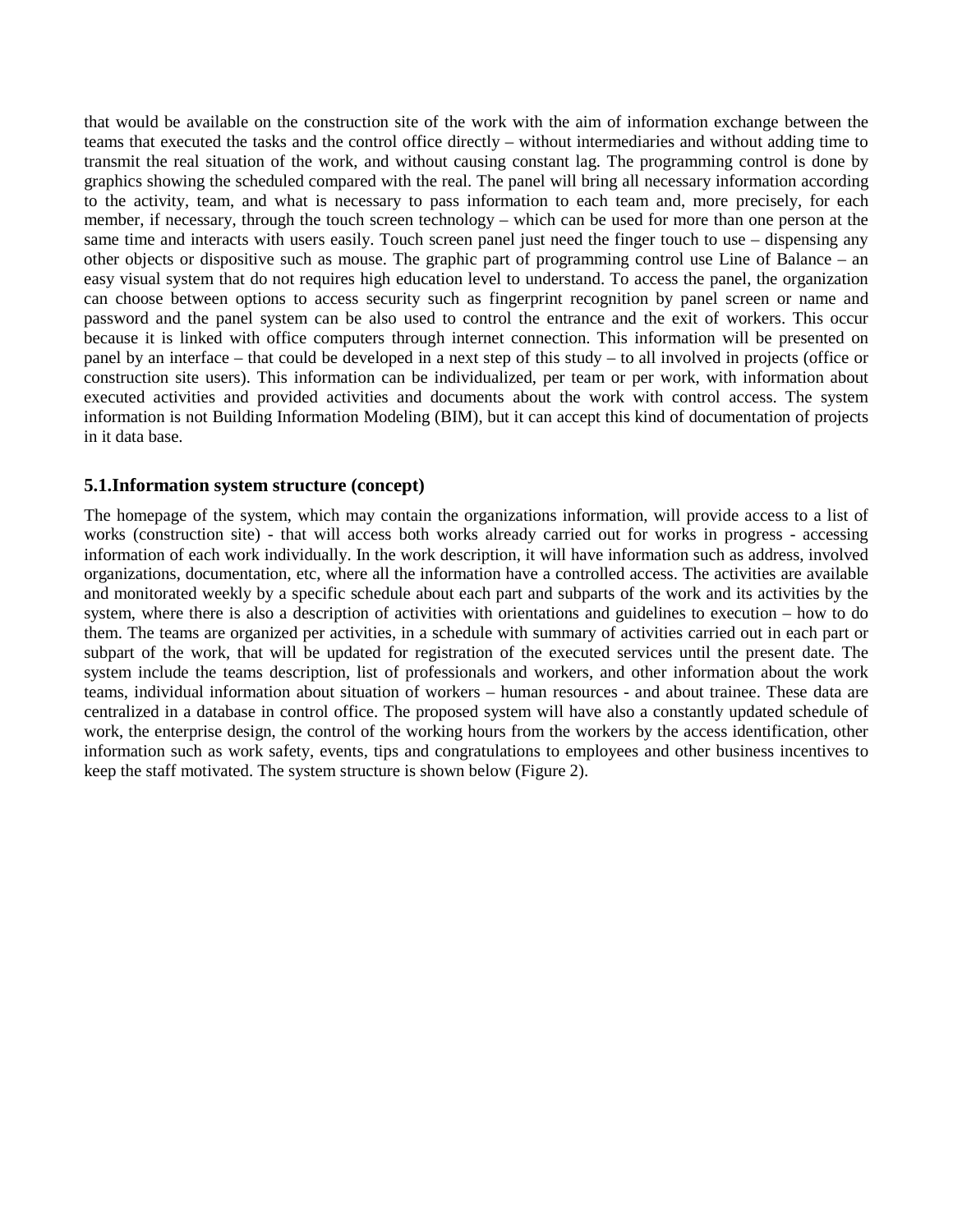



# **6. FINAL CONSIDERATIONS**

The civil construction sector needs to update resources in information technology to manage their enterprises – the very outdated sector compared to other sectors.